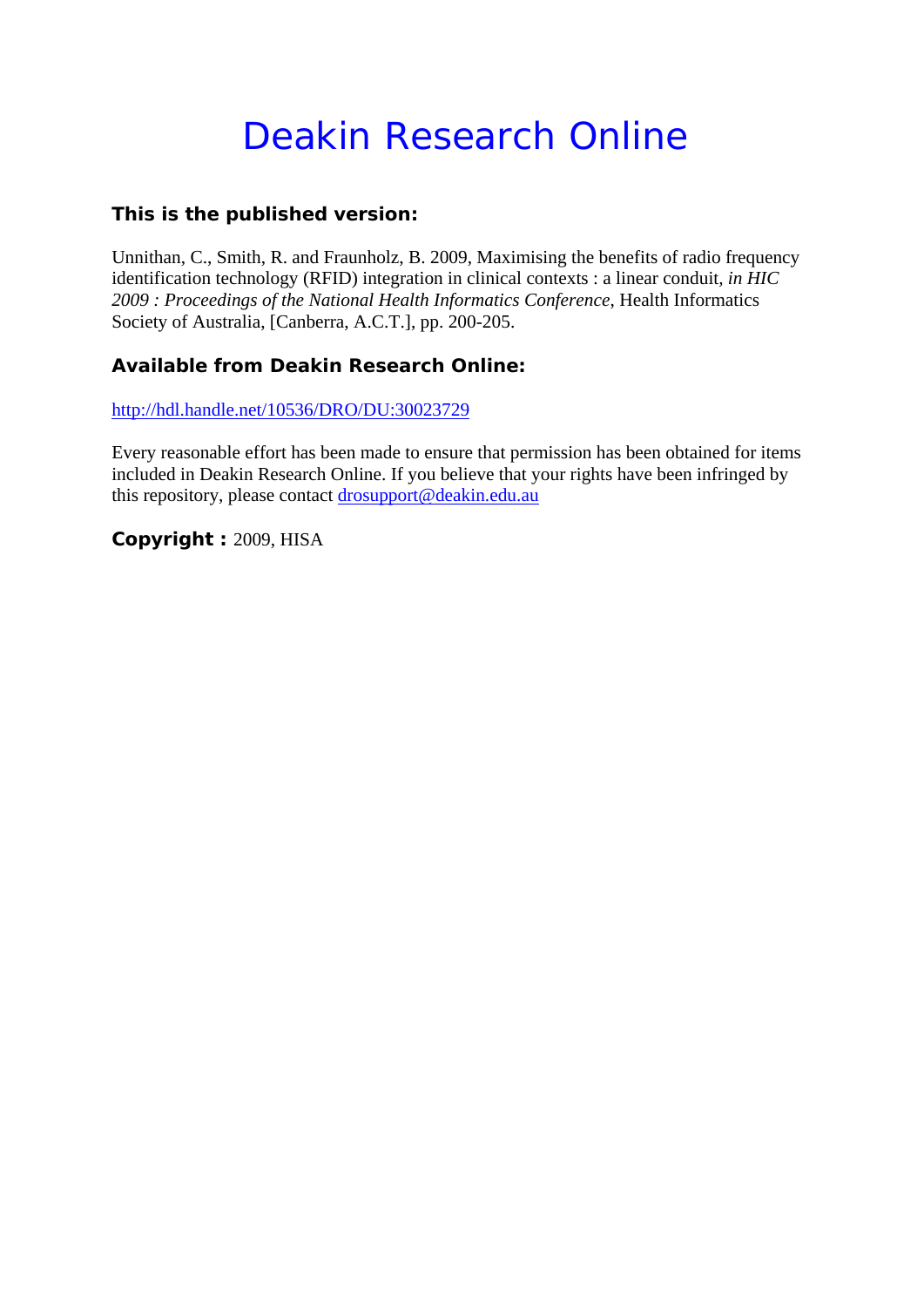## **Maximising the Benefits of Radio Frequency Identification Technology (RFID) Integration in Clinical Contexts: a Linear Conduit**

## **Unnithan** C1, **Smith R<sup>2</sup> and Fraunholz** 8<sup>3</sup>

 $1$ Latrobe University, Melbourne, Victoria and affiliated to Deakin University <sup>2</sup>RMIT University, Melbourne, Victoria<br><sup>3</sup>Deakin University, Melbourne, Victoria

**Abstract:** Radio Frequency Identification Technology (RFIO) has been explored for various process enhancements in clinical contexts, particularly hospitals, for asset tracking. The technology has been accepted in such environments, as it is inexpensive and, in principle, uncomplicated to integrate with other clinical support systems. It is perceived to offer many benefits to currently resource critical/strained clinical environments. This research investigation focuses on the exploitation of the potential of the technology, to enhance processes in clinical environments. In this paper, the researchers aimed to uncover if the technology, as presently deployed, has been able to achieve its potential and, in particular, if it has been fully integrated into processes in a way that maximises the benefits that were perceived.

This research is part of a larger investigation that aims to develop a meta-model for integration of RFIO into processes in a form that will maximise benefits that may be achievable in clinical environments. As the first phase of the investigation, the key learning from a clinical context (hospital), which has deployed RFIO and attempted to integrate it into the processes, to enable better efficiencies, is presented in this paper.

The case method has been used as a methodological framework. Two clinical contexts (hospitals) are involved in the larger project, which constitutes two phases. In Phase 1, semi structured interviews were conducted with a selected number of participants involved with the RFIO deployment project, before and after, in clinical context 1 (hereinafter named as CCl). The results were then synthesised drawing a set of key learning, from different viewpoints (implementers and users), as reported in this paper. These results outline a linear conduit for a new proposed implementation (CC2). On completion of the phase II, the researchers aim to construct a meta-model for maximising the potential of RFIO in clinical contexts. This paper is limited to the first phase that aims to draw key learning to inform the linear conduit.

### **The Context**

RFID implementation was deployed as a pilot in the Clinical Context I (named as CCI for this research) a private hospital, based in Sydney, Australia. The hospital has a well developed web based clinical information system. One of the key modules of this system is the clinical support resource management system that books, tracks and manages patient orderlies to efficiently move patients and equipment between wards, operating theatres and clinic appointments. This module was to be integrated with a real time location system or RTLS (using RPID technology), to enable a more efficient real time view of hospital

resources. The pilot project had the objective of evaluating the capabilities of the RPID solution within the private hospital, with a view that the key learning would be used for deploying a similar system within the emergency department of a public hospital.

Active RFID tags were attached to high value and high utilisation assets including a group of critical equipment and patient transport equipment (such as wheel chairs) and selected patients within the premises including the operating theatre and radiology departments. The tags were also attached to selected wheelchairs and loan assets such as infusion pumps and ECH machines. The tracking of the RFID tags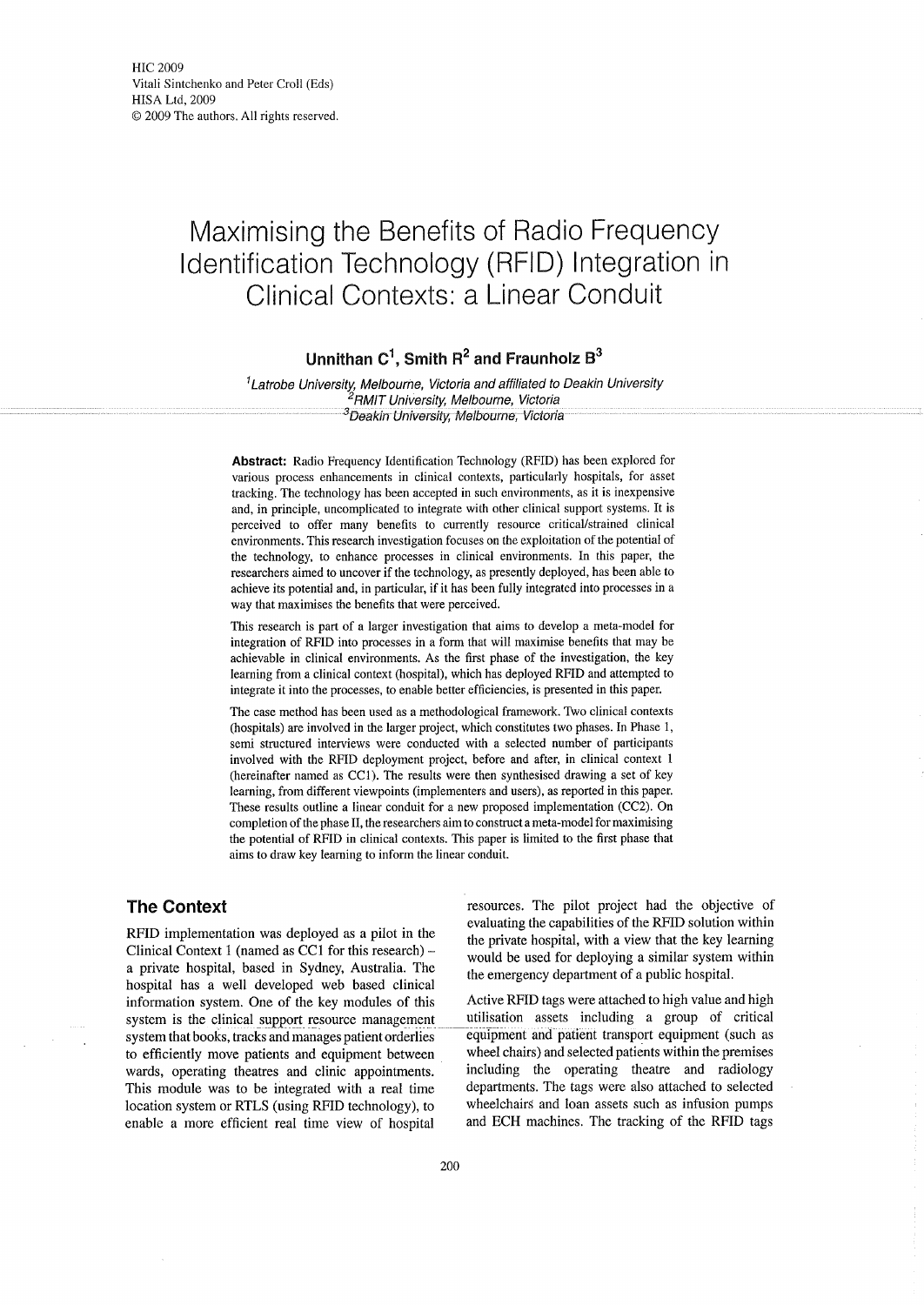took place through the 5 in-patient floors of the private hospital, theatre complex and Radiology department, storage area in level 4 and the Sterilization Department. The impact on workflows was then monitored in two areas: Clinical Support that is involved with patient movements/transport and Sterilising Services that is involved with sterilisation and supply of critical/high utilisation equipment, on a regular basis to relevant areas.

The project was deployed as a pilot and the RFID tracking system was then not integrated directly with the clinical support resource management system during this implementation. Rather, the real time location system was deployed with its own web based interface, which was then used by the orderlies/SSU unit members to locate resources within the hospital. The rationale were that  $(1)$  this typical implementation would cause minimal disruption, (2) users could manually locate resources if necessary, and (3) the system could be tested for effectiveness, user friendliness and with refinements deployed fully in the hospital, covering all areas.

The success of this pilot was evaluated on a set of criteria such as (1) demonstrating the real benefits to hospital staff (users) and processes; (2) increase in process efficiency and asset utilisation; (3) reduce staff frustration in finding equipment (4) demonstrate the capability to assist with patient risk management ie real time confused patient location; (5) ability to track patient/assets on each floor of the hospital; then each wing and each room; (6) demonstrate the reliability and discrimination of the system  $(7)$  assist in specifying number and location of access points to minimise infrastructure investment trade-off with location accuracy and (8) successful level I integration with the hospital infrastructure. A post implementation review demonstrated revealed certain limitations, which were being addressed at this time, for further full deployment.

The lead researcher in this investigation conducted post implementation review with the project team and end users (hospital staff) involved, with a view to: understand the process integration of RFID in the clinical context and the achievements of the technology in this context as well as validating the review that was conducted immediately post deployment of the pilot. The interviews focused on the processes that were targeted for enhancement, the actual changes to processes observed; and the extent to which the technology has aided in reshaping the clinical processes and enhancing process efficiencies. Specifically, users/ user managers, project/strategic managers and technology implementers were interviewed on the effectiveness of the RFID tracking system  $-$  on its perceived and experienced benefits in regard to cost and time savings, better efficiencies and process enhancements for better quality of patient care.

## **Background and Literature Review**

Radio Frequency Identification is a concept that has been in existence since 1940s (Landt, 2001) and can be traced back in history to World War II, when Britain's aircraft batteries used radio waves to identify friendly airplanes returning from missions. In the past few years, it has been explored as a means for various process enhancementsin clinical contexts- particularly in asset tracking, aimed at realising better retum of investment (ROI). Hoskins (2006) recounts that in hospitals, poor utilisation and slow device cycle times cause many high value assets go underutilised, while hospitals continue to overspend on new and rental assets, affecting the ROI. Hospitals are interested particularly in tracking high value equipment and to optimise their utilisation in emergency settings such as surgeries (Nagy et al., 2006). Conversely, providing healthcare to an adequate standard, in time, is becoming increasingly challenging. Hospitals are strained for resources and equipment (Hoskins 2006, Nagy et aI., 2006). Surgical procedures often are delayed due to missing equipment and staff time spent on tracking shared resources. Doctors hunting for Defibrillators, to nurses or orderlies spending hours searching for patient monitoring devices or bariatric wheel chairs, stretchers and gurneys, hamper the day-to-day processes in a hospital and thus affect quality of patient care. In large clinical contexts, significant expenditure is incurred on equipment and inventory re-ordering or rentals. And yet they continue to be unavailable in times of need. Managing these processes efficiently, to enhance quality of care while realising ROI/controlling costs, particularly in the milieu of economic downtum, is now imperative for progressive societies.

Health care providers globally are beginning to recognise the benefits of adopting RFID into their operations, to enhance efficiency and provide better services (Cavoukian, 2008). In particular, the technology has been trialled to track medical equipment and supplies more efficiently, enabling the authenticity and administration of drugs, and improving patient safety via the use of RFID bracelets. The technology has been accepted in such environments, as it is inexpensive and, in principle, uncomplicated to integrate with other clinical systems, and so may offer many benefits to currently resource critical/strained clinical environments. A Frost and Sullivan report (Simpson, 2007) reported that RFID tracking can save hospitals time and money which could be expended in tracking lost equipment. Page (2007) reported that pilot testing of RFID applications have given way to implementation ofRFID, with hospitals moving ahead with dependable uses of RFID such as asset tracking. Recent RFID systems demonstrated potential applications including patient identification, drug administration, access to medical records, transfusion, and· people and equipment tracking (Nahas et a!.,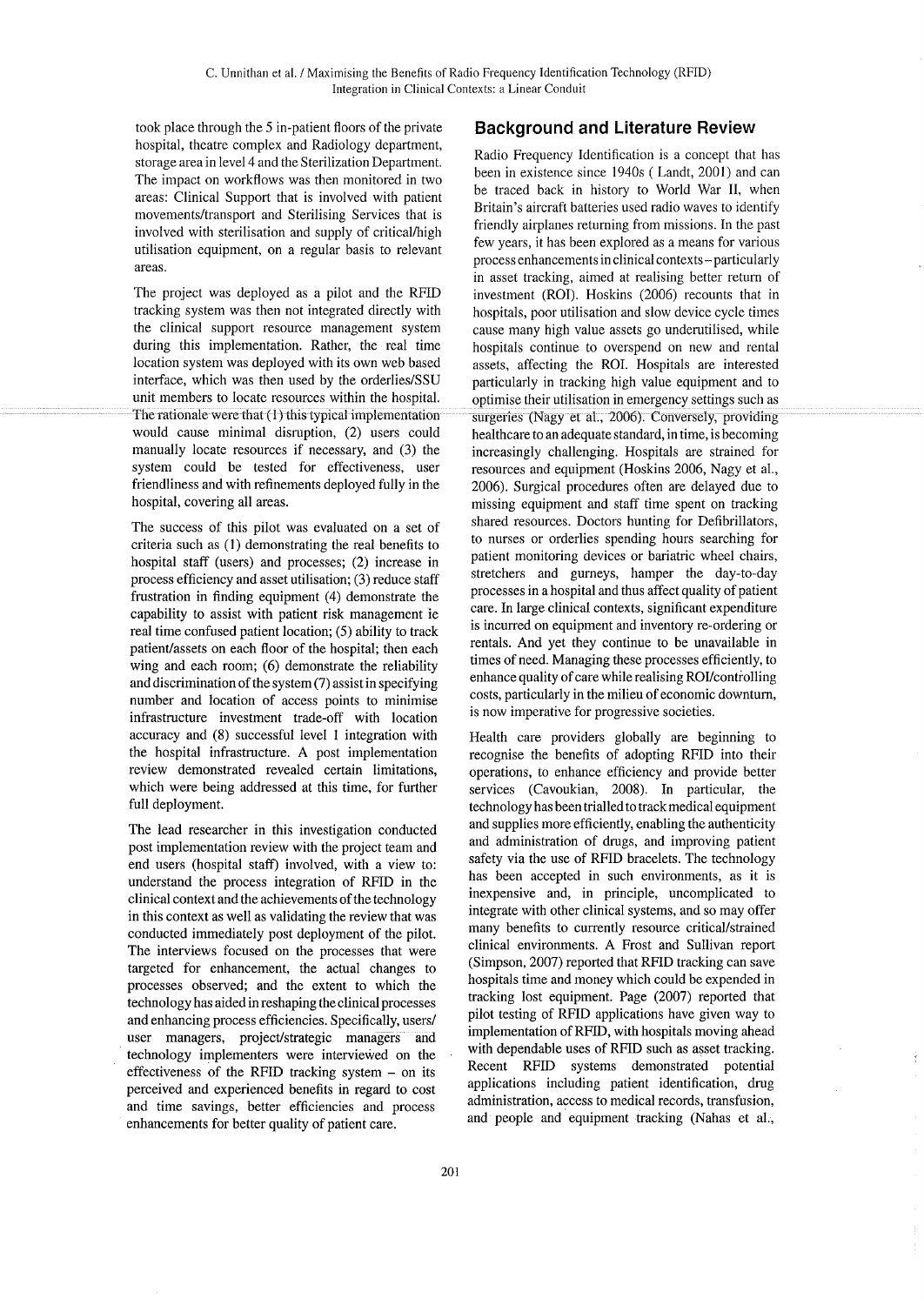2007). The Heart Hospital Baylor Pano, Texas, has implemented an RFIO network, which automates tracking and cataloguing of the hospital's high end equipment (Godinez, 2007). According to the hospital authorities, staff in the hospital has embraced this technology well and is very satisfied with its performance.

Healthcare providers in a number of countries hope location technology such as this will improve patient care. An incident in Birmingham Heartlands Hospital, illustrates the effectiveness of this technology (Thomas, 2008) in reducing clinical errors. In this hospital, a child went into the operating theatre to have grommets inserted, but emerged without tonsils. This triggered the development and implementation of the Safe Surgery System to minimise mix-ups using RFID tags to identify every patient and to check the list of tasks before surgery. Subsequently, the patient photo is integrated into the electronic patient record. The patient is given an RFID wrist tag  $-$  a short-range, low-cost radio tag that transmits a small amount of information when activated. The tag system works in conjunction with personal digital assistants (POAs) allocated to each clinician, and when the patient arrives in the operating theatre, staff then scan the tag to verify the patient's identity and check that all tasks have been done. Since the system's introduction in March 2007 there have been no mistakes in the operating theatre, and the efficiency of patient throughput has improved by 14 percent (Thomas, 2008). The incident demonstrates how the RFIO system has reshaped the process and made it more effective.

A study "Trendsin RFID 2008" based on 100 telephone interviews conducted in early 2008, with IT professionals and clinical/nursing directors at hospitals with more than 300 beds by Spyglass Consulting Group, a market intelligence and research firm in California (Cox, 2008), revealed that hospitals are aggressively deploying a range of RFIO systems. According to the report, the benefit is no longer being able to find equipments, but rather the wireless identification and location data is being used to streamline and repair a range of healthcare workflows and business processes.

Early applications of RFID such as infant tracking is now giving away to staff tracking, combined with time and motion studies to optimise workflows in areas such as radiology and surgeries (Cox, 2008). The author reported few instances where RFIO has been beneficial with reshaping processes within hospitals, resulting in reduced errors, cost savings and better patient care. Harrisburg Hospital in Pennsylvania deployed a range of RFIO applications from a patient tracking system for surgical patients to a 433MHx wireless infrastructure able to track wheelchairs and a range of portable medical gear. In Christiana Hospital, Newark, Delaware, the emergency department has 76

treatment rooms that handle 100,000 patients annually. Nurses were losing track where patients were in the treatment process, as they were moved among diagnostics and treatment facilities. This resulted in patient stay spiking above normal levels and resulted in 4-5% leaving without treatment. The hospital combined a tracking system with infrared sensor network for locating hardware assets. A web based application showed tagged patients, staff and medical assets and created a visual workflow for patient progress. The data is filtered through various subset views so departments can expect and manage the number of patients and streamline their progress. According to the report, the length of patient stay has been reduced (Cox, 2008).

Chen et a!., (2008:286) imply that while an increased number of vendors, hospital administrators and caregivers are advocating the relative advantages of RFIO, the adoption seems to have slowed, which can be attributed to technology resistance, expensive system costs and disparate standards. Their research which addressed RFID adoption in hospitals from the expectation-confirmation perspective, revealed that Healthcare providers who have a high perception of the usefulness in front-end interoperability and of performance expectancy affirm a positive confirmation experience with the use of RFID technology. However, for its continues use and progress, *hospital administrators and equipment vendors need to address those factors that have been revealed as significant such as increasing the perceived frontend interoperability by using experienced consultants and integrators to implement systems that are proven to be interoperable at thefront-end. They may also intervene via training and education to increase caregivers' performance expectancy of RFID* (Chen et aI., 2008:286).

#### **Methodology**

This research investigation focused on leveraging the potential of the technology, to enhance/reshape processes in clinical environments. The lead investigator aimed to find if the technology has been able to achieve its potential and if it has been integrated into the processes such that the full potential is exploited. Specifically, the study expected to reveal cost savings, time savings and process efficiencies experienced as a result of deployment of RFID. It also expected to capture issues that emerged as significant, as a key learning to inform the linear conduit.

The research questions that lead this phase of investigation were:

1. to what extent has RFID technology been able to assist in reshaping clinical processes and enhancing their efficiencies?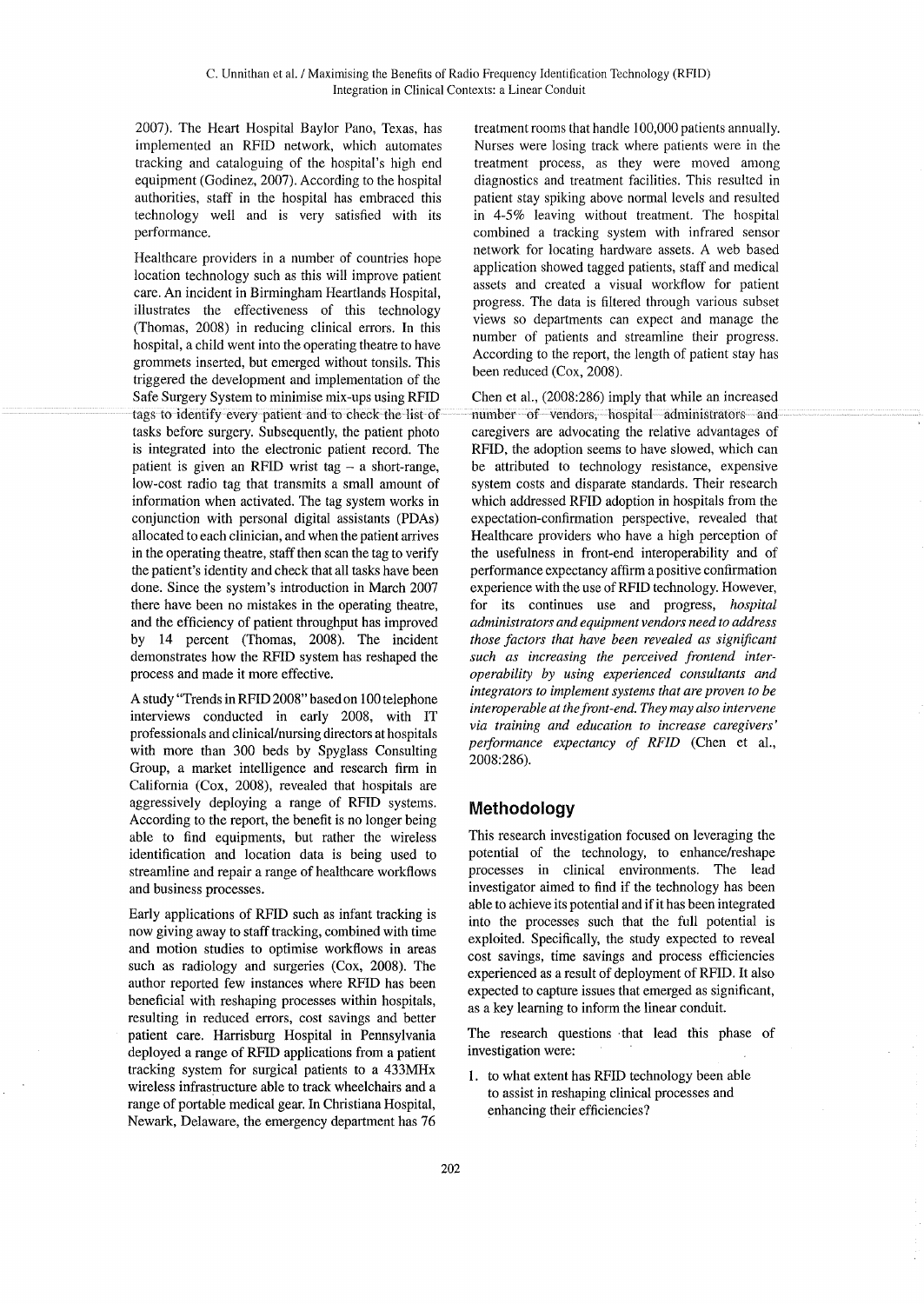2. can the benefits achieved through the application of RFID technology be further enhanced through improved process integration in the clinical context?

#### Study Design

The research has been undertaken based on case method. A selective sample of users involved in the RFID pilot project were interviewed to confirm/ validate the interviews conducted after implementation and to draw key learning from different perspectives. For the purpose of tracking process changes, it was necessary to map the workflows within two departments that were identified prior to the RFID deployment (the pilot) as key areas of implementation. These were Clinical Support and Sterilising Service Unit. The process that involves the users (mainly patient care orderlies) is described as under.

#### Clinical Support Services

- 1. A request is entered on-line by the nurse using the Web Based Hospital Information System,
- 2. The operators and the Clinical Paging Unit receive the request and assigning an order to a Patient Care Orderly into the system
- 3. The order triggers a pager text message with the order description. This includes the patient, equipment required and what needs to be done (transport the patient or deliver the equipment)
- 4. The orderly then received a text message and reviews the request using the workstations (if necessary) and then goes into the storage rooms to search for the assets that are required to complete the work order.
- 5. If the equipment requested is not found in the depattment storage area, the orderlies then commence search from the top level (10), down to every level. It is noted that there are occasions when the equipment was not located in the building, the orderly then had to search across the public hospital next door and then to the clinical buildings etc, until the assets were found. However, this is not a regular occurrence).
- 6. When the assets were found, the orderlies then assemble the order, deliver it or take the patient for transport to the wards (occasionally transports the patient via ambulance) and then return the assets to the storage area.
- 7. Subsequently, the orderlies update data records and then the asset becomes available for the next order.

#### Sterilising Services

- I. First stage of the workflow is initiated by the daily morning route executed by the technician on duty to collect all the devices in storage behind the lift area on each of the levels in the hospitals
- 2. all the equipment collected is then returned to the sterilising room at level 3.
- 3. the second stage of the workflow is initiated by the requesting nurse when they enter the requisition on-line using the hospital information system.
- 4. the request is then automatically printed on the printer located outside the storage room at level 3
- 5. the technician on duty collects the printed docket from the printer and proceeds to assemble the order
- 6. the technician scans all the items of the kit and enters the assignment information into the Instruments Tracking System and
- 7. once all the parts have been entered into the system, the technician delivers the order to the requesting nurse within the in-patient floor. The equipment is then left on the front desk; it is not delivered directly to the patient.

(It was noted that in some rare cases, the requests are actually received directly from the nurse over the phone. In these instances no tracking information is recorded within the systems).

A set of questions was designed for the semi-structured interviews which included strategic/project managers, technology implementers and users. The strategic project managers were interviewed on the need for deployment of RFID, and if these objectives were based on cost and time savings as well as process enhancements. The perceived/experienced risks, emerging issues and mitigation plans were also revealed during the interview. The focus of the interview was to examine the cost savings, time savings and process reshaping that has been experienced - to be ratified with the objectives. The technology implementers were also interviewed on perceived/experienced issues, cost and time savings and particularly the potential of the technology which has been realised or not realised, to explore the reasons. The users, which were the major group in this study, were interviewed based on the work flow and process flow, focusing on their perception on how their workflows and process of patient care have improved. They were also able to comment on time savings and cost savings experienced.

 $\ddot{\phantom{a}}$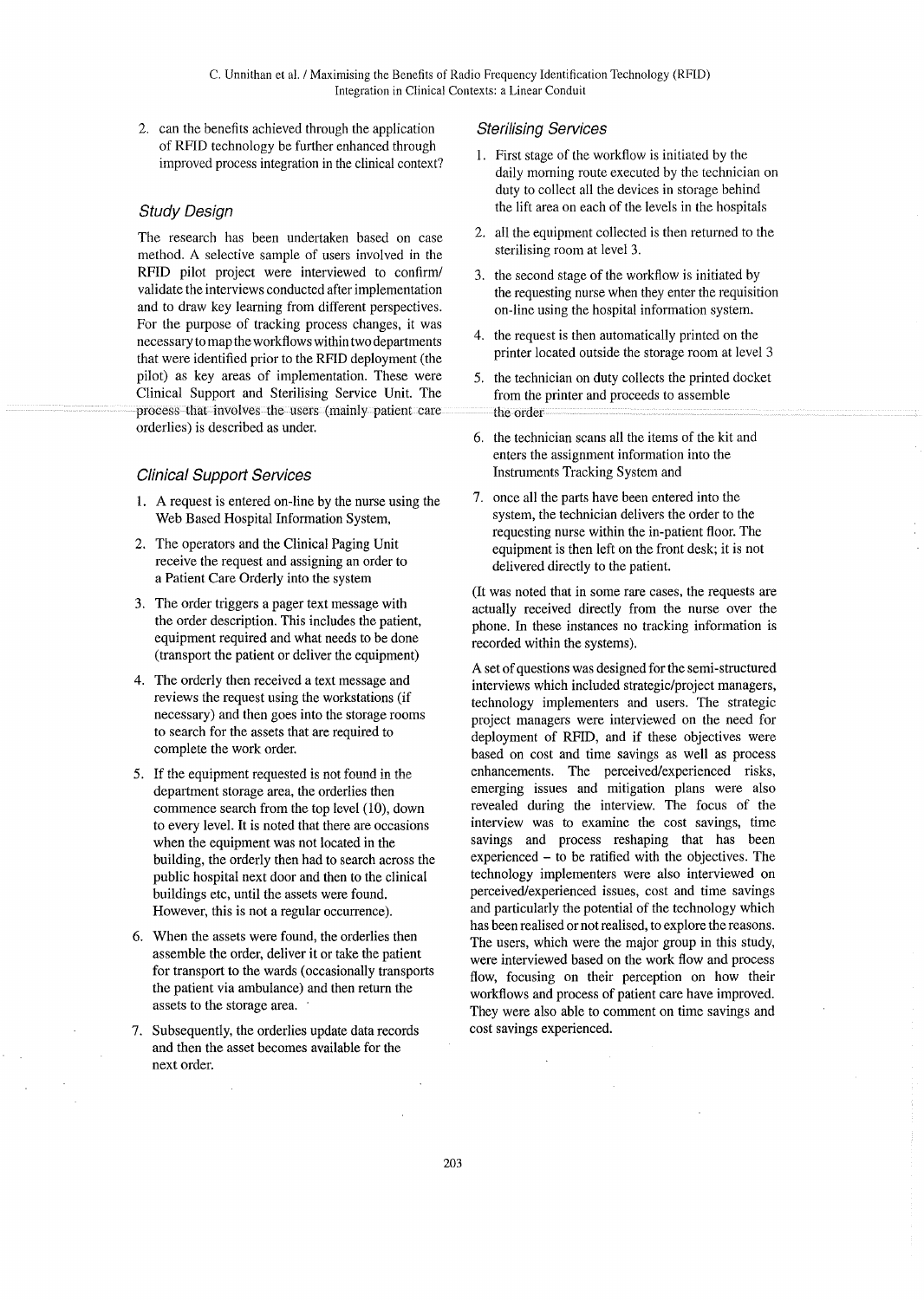## **Results**

#### User/User Manager View

The Sterilising Services experienced major time savings as a result of the RFID pilot. According to the users, the time taken to search the equipment in particular has been reduced significantly. Most of the equipment are of high utilisation nature, and need to be sterilised and reused continuously. Due to the high utility nature, these equipments would need to be loaned, or purchased and stocked in excess, to optimise staff time spend in tracing them. According to this set of users, the department has experienced better efficiencies in the process of day-to-day work, through time savings and "monetary saving" through better equipment recycling. From the process flow diagram, a step has been eliminated, enhanced by the computer based RFID tracking.

However, the user manager expressed that the tracking system must be made more efficient to detect smaller devices, which have high utilisation, but may get lost "under a patient bed" etc. Another concern was that the RFID tracking system was not yet integrated with the Clinical Support System, which meant that the users did have to understand/cope with a new interface, which caused some reluctance. And this was particularly due to staff being in shifts and part time, which meant that they were not interested in learning a new interface, rather than the one that was tested. Therefore, technology integration did emerge as a major factor for continued use of the tracking system, instead of manual tracking.

The Clinical Services users/user managers expressed that although the orderlies were advised to trial the system, the system was not being used effectively. The reason was that the orderlies usually received the order for equipment, with patient details on a pager. For using the RFID tracking system, they had to then look up a computer at the workstation. However, orderlies were staff always on the move, and may not be near a workstation. This meant that they had to find a closest workstation first, then spend time looking up the system for the equipment (such as a bariatric wheel chair, considered high value/scarce equipment). During this time, the orderlies found it easier to manually look for the equipment which may be available on a corridor and then transport the patient to the destination. On further investigations, it was revealed that due to the lack of integration of the tracking system, the orderlies also had to learn the new interface, which they were reluctant to do, in the time they were in the hospital – without disrupting their routine work. According to the set of users, the system would be potentially more efficient and effectively reshape their work flows, if the pager message also came with the "location of the equipment" as it already has the required equipment and patient location.

Therefore, when the pilot becomes a full implementation, integrated with the hospital information system, the users feel that it will definitely enhance their work flows, enhance quality of care for the patients, resulting in time and cost savings.

#### Technologist/Implementer View

The technology implementers also felt that there were cost, time and efficiencies experienced. However, the interviews revealed that the technologists were supportive of the user view in that they indicated that the implementation of the pilot was driven by technology and not the users. In such environments, users being the major catalysts of success, to effectively reshape processes, the take up of the tracking system effectively would mean that the user friendliness of the system needed improvement. This effectively could only be achieved on deployment of a full implementation covering all the hospitals, rather than some areas. The efficiency of tracking equipment and small devices, accurately from a location, was not possible until a full deployment was completed. In addition, the integration with the clinical resource support system, which eliminated the need for users to learn another interface (particularly that the users are mainly part time and casual staff) was imperative for the continued use of RFID tracking system, which would then bring in significant time and cost savings and reshape the processes more efficiently. The technologists also revealed that there is potential for the RFID tracking system to be integrated into other areas such as bedside applications/monitoring and extending into remote monitoring in a large multihospital environment, where patients do tend to "wander away". The extension into patient monitoring and after care, support would bring in better efficiencies for the hospital.

#### Strategic/Project Managers View

The strategic project managers who were involved in the deployment of the pilot and will be involved in the future implementation on a large scale (particularly emergency services), also felt that the pilot revealed significant potential of the technology in time and cost savings and process efficiencies. The constraints of non-integration with the clinical resources support system and having to educate the users on a new user interface were already noted. According to the strategic manager, the full scale implementation was only possible after the potential was demonstrated/ experienced to certain level. This objective was achieved. The emerging issues of technology integration (i.e. the integration with the hospital information system that will eliminate the need to educate users on another interface) and accuracy of location was already considered for the future full